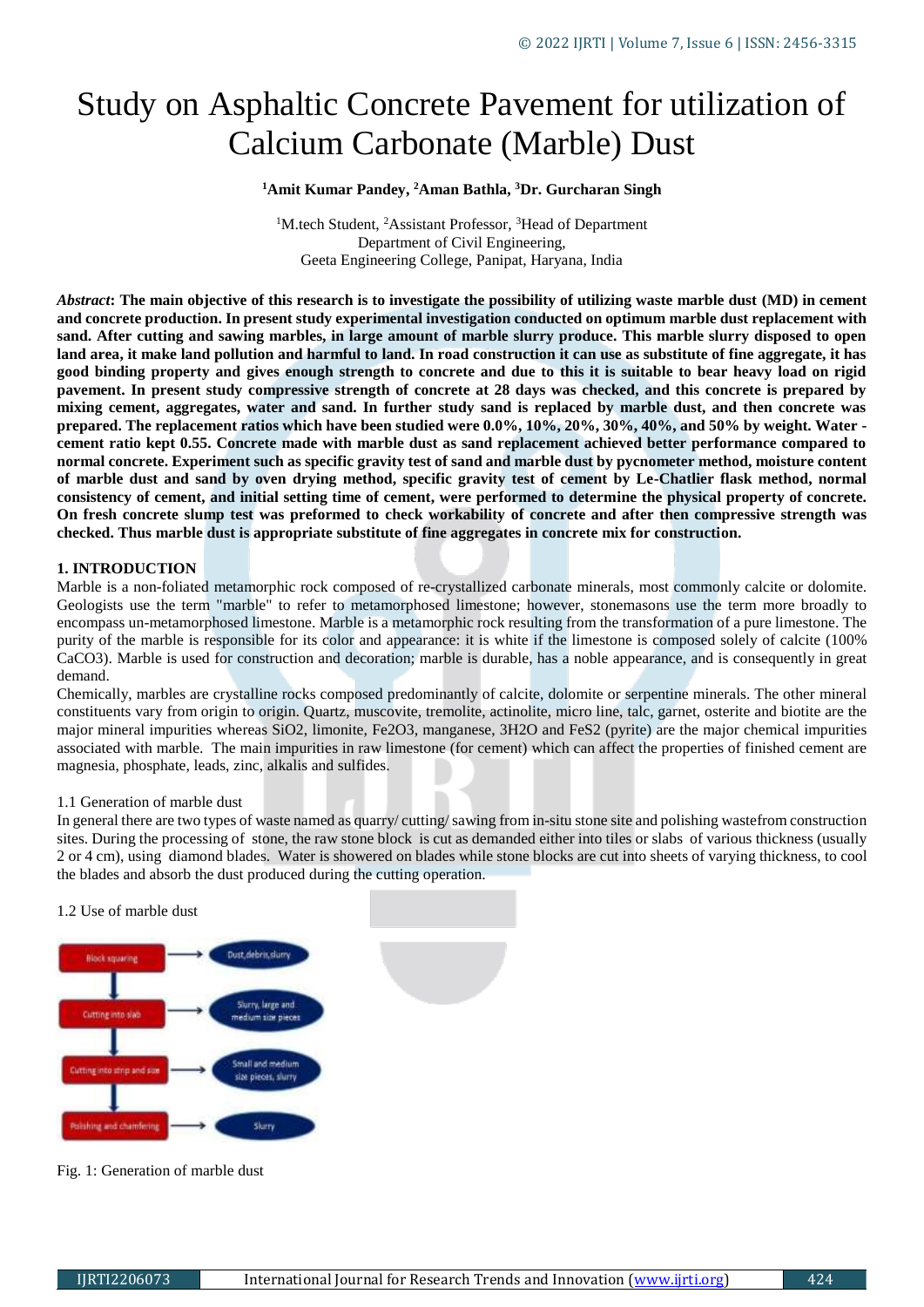Marble stone industry generates both solid waste and Stone slurry. Whereas solid waste results from the rejects at the mine sites or at the processing units, stone slurry is a semi liquid substance consisting of particles originating from the sawing and the polishing processes and water used to cool and lubricate the sawing and polishing machines. Stone slurry generated during processing corresponds to around 20% of the final product from stone industry. Therefore the scientific and industrial community must commit towards more sustainable practices. There are several reuse and recycling solutions for this industrial by-product, both at an experimental phase and in practical applications. Marble dust is an additive for thermoplastic and as a hardening agent for rubber industry.

Other uses are as follows:-

- $\Box$ Power coating, paints and ceramic industry
- $\Box$ Reinforced polyester glass fiber
- $\Box$ Leather cloth and flooring applications
- $\Box$ Detergent applications
- $\Box$ Glass industry (in manufacturing sheet & optical glasses)

### 2. OBJECTIVE AND SCOPE OF STUDY

2.1. Objective of this study –

Tests and analysis on Marble dust concrete prepared by marble dust optimum replacement with Fine aggregates. 28 days compressive strength of marble dust concrete isto be checked.

2.2. Scope of work-

Following procedure to be done for this work-

Materials are to be collected,  $\Box$ 

- $\Box$ To find out the physical properties of materials.
- $\Box$ Materials are to be mixed in proper proportion and molded in a cube,

 $\Box$ In this study, normal grade of cement have to be taken, and prepare marble dust concrete by mixing marble dust with maximum replacement of sand. Various mixing proportion specimen of sand and marble dust prepared 10% to 50% replacement of sand by weight with marble dust.

These various specimens of marble dust cement concrete are to be tested and normal 28 days compressive strength is to be  $\Box$ checked.

 $\Box$ Analyzing tests result

3. Activity chart: working plan

Collection of materials

Mixing process

Curing process Testing process

Analysis of results



Fig. 2: Work plan for study

Collection of material: for marble dust concrete materials are collected like normal grade of cement,  $\Box$ aggregates, marble dust, water etc.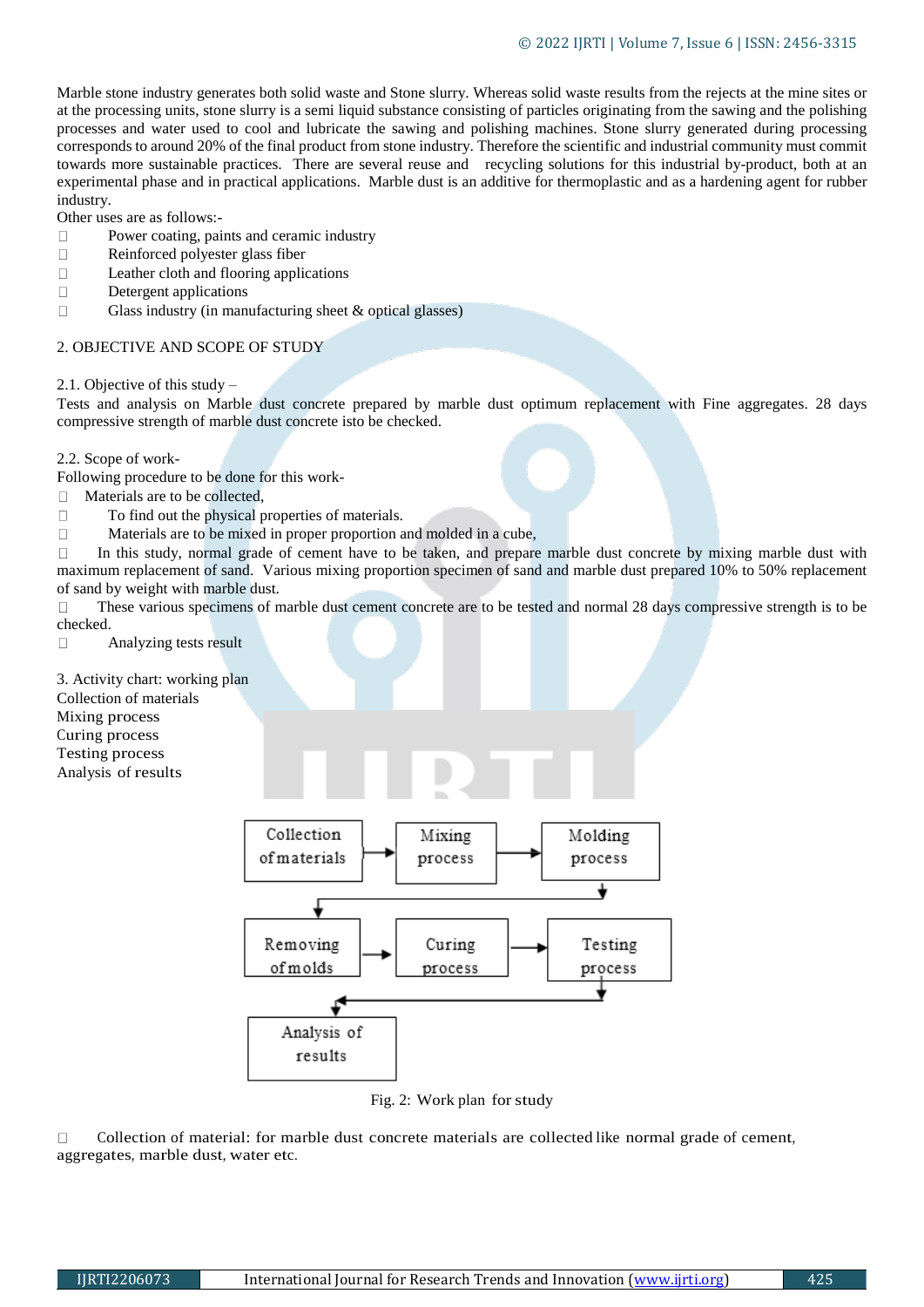Weighing and mixing process: material are weighed in proper way and as required and after then mixed in  $\Box$ proper way and by design mix method.

- $\Box$  Molding process: concrete mixer are molded in cube sized 150\*150\*150 mm<sup>3</sup>
- □ Removing of mold: After one day mold is removed.
- $\Box$  Curing process: concrete cubes are cured normally in fresh water for 7 to 28 days.
- $\Box$ Testing process: after removing of mould, concrete cubes are tested in laboratory. Various tastes are to be done.
- Analysis and test result: after varioustest on cube, result are calculated  $\Box$

## 4. Experimental study

In present study experimental investigation conducted on optimum marble dust replacement with sand.

Experiments were conducted to find physical property of materials and workability and strength of concrete mix.

A. Physical properties of materials

A physical property is any property that is measurablewhose value describes a state of a physical system. The changes in the physical properties of a system can be used to describe its transformations or evolutions between its momentary states. Physical properties are often referredto as observables.

Following physical properties as mentioned in table-1 was conducted in laboratory for this experimental study.

Table-1: Physical property of materials

| Properties of Cement                                  |               |
|-------------------------------------------------------|---------------|
| Specific gravity<br>1)                                | 3.15          |
| <b>Standard Consistency</b>                           | 33P           |
| Initial setting time.                                 | 40-45 minute  |
| Property of Fine aggregates<br>Specific gravity<br>1) | 2.58          |
| Moisture sontant                                      | 986%          |
| Property of Marble dust<br>Specific gravity           | 3.06<br>4.21% |
| Moisture content                                      |               |

## B. Concrete mixing-

For present experimental study, M-20 grade of concrete was prepared. Concrete was mixed in 1:1.5:3 proportions and w/c ratio was kept 0.55. Sand was replaced marble dust, marble dust added as 10%, 20%, 30%, 40% and 50% weight of sand which was used in mixing concrete. As mentioned in table-2 materials were weighed and mixed by manually. <sup>3</sup> to 5 minutes materials were mixed thoroughly. By Water/cement ratio determine the amount of water in concrete mix, if more water or less water added to mix it will decrease the strength of concrete. When concrete was well mixed, then slump test was conducted to determine its workability and slump value. For road construction slump value consider in range of 25- 50 mm of slump value.

#### Table- 2: Material requirements

| Marble dust Cement |       | Sand   | Aggregates |
|--------------------|-------|--------|------------|
| (kg)               |       |        |            |
|                    | (kg)  | (kg)   | (kg)       |
| 0.000              | 7.500 | 11.250 | 22.500     |
| 1.125              | 7.500 | 10.125 | 22.500     |
| 2.250              | 7.500 | 9.0    | 22.500     |
| 3.375              | 7.500 | 7.875  | 22.500     |
| 4.500              | 7.500 | 6.75   | 22.500     |
| 5.625              | 7.500 | 5.625  | 22.500     |

After determining slump value of concrete, it was molded in cubes. These concrete cured very well in fresh water for 7 to 28 days. Compressive strength is determined on these concrete cubes by compressive strength testing machine (CTM).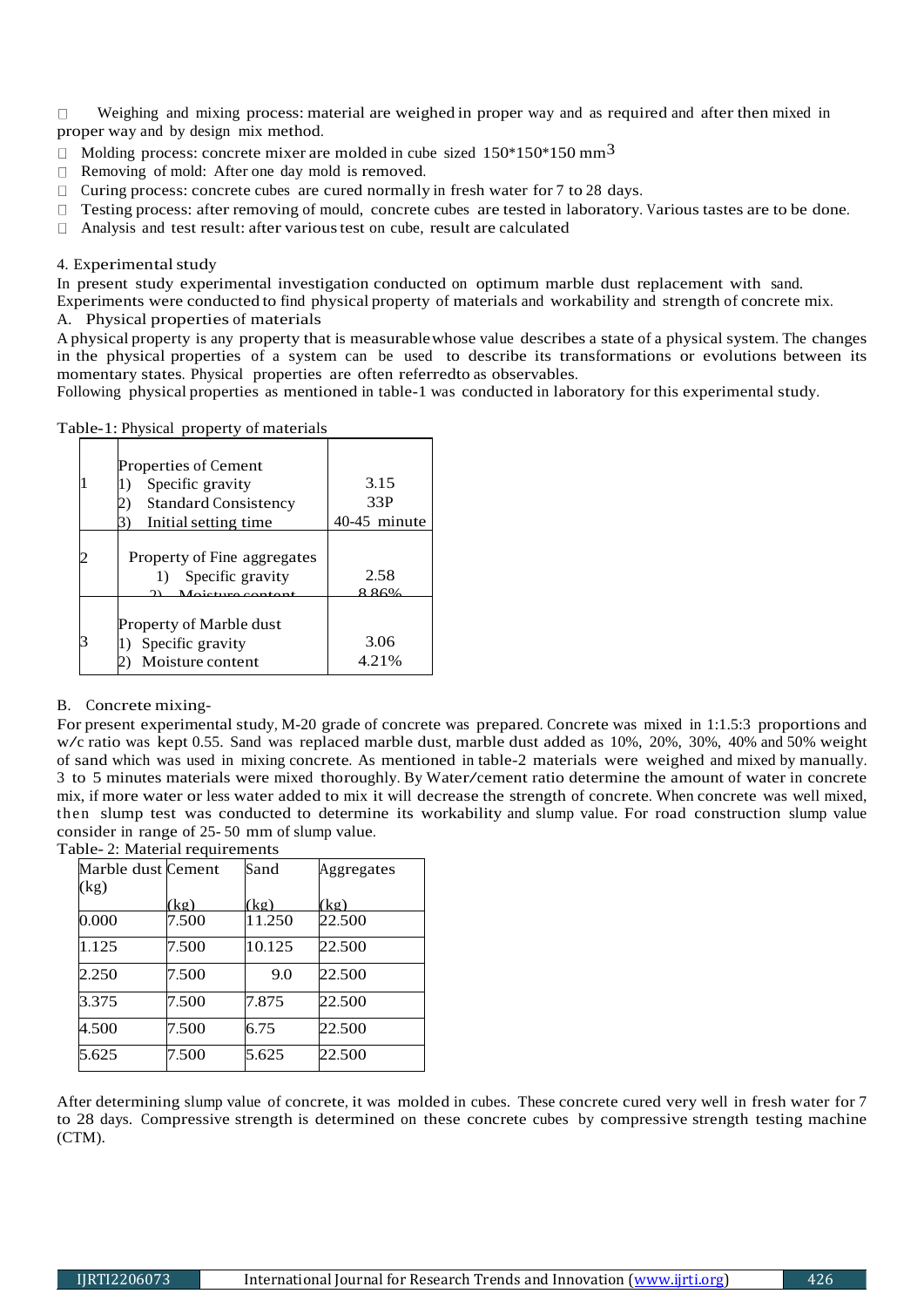# C. Slump test-

The concrete slump test is an empirical test that measures the workability of fresh concrete. More specifically, it measures the consistency of the concrete in that specific batch. This test is performed to check the consistency of freshly made concrete.

| Marble dust content Slump value (mm) |    |
|--------------------------------------|----|
| 0%                                   | 30 |
| 10%                                  | 28 |
| 20%                                  | 25 |
| 30%                                  | 20 |
| 40%                                  | 20 |
|                                      | 15 |

Table- 3: Slump values of concrete



Chart – 1: Slump values of concrete

By chart, it can see that, as amount of marble dust increased slump value decreased, it shows it has less workability. Marble dust has better binding property and it make concrete mix stiff so slump value decreased. As amount of marble dust increased more water required to mix.

D. Compressive strength of concrete

The test is carried out to study the quality of cement from compression strength point of view the test consist of determining compression strength of 7and 28 days. Compression strength of cement is the property that most decides the qualities of strength of concrete. The compressive strength of concrete and cement mortar is a fundamental property that is thoroughly studied in almost all research works.

|          |                  | Compressive                            | Compressive                |
|----------|------------------|----------------------------------------|----------------------------|
| Concrete | Sample           | strength                               | strength                   |
| grade    | content          | (7days)<br>$\mathbf{M}$ / $\mathbf{M}$ | (28 days)<br>$\frac{N}{2}$ |
|          | 0% (only         | 27                                     | 35.92                      |
|          | concrete)        |                                        |                            |
|          | 10% Marble 24.81 |                                        | 37.47                      |
|          | Dust             |                                        |                            |
|          | 20% Marble 24.72 |                                        | 34.94                      |
|          | Dust             |                                        |                            |
| M 20     | 30% Marble 18.71 |                                        | 32.25                      |
|          | Dust             |                                        |                            |
|          | 40% Marble 15.23 |                                        | 31.93                      |
|          | Dust             |                                        |                            |
|          | 50% Marble 12.98 |                                        | 28.46                      |
|          | Dust             |                                        |                            |

Table-4: Compressive strength of concrete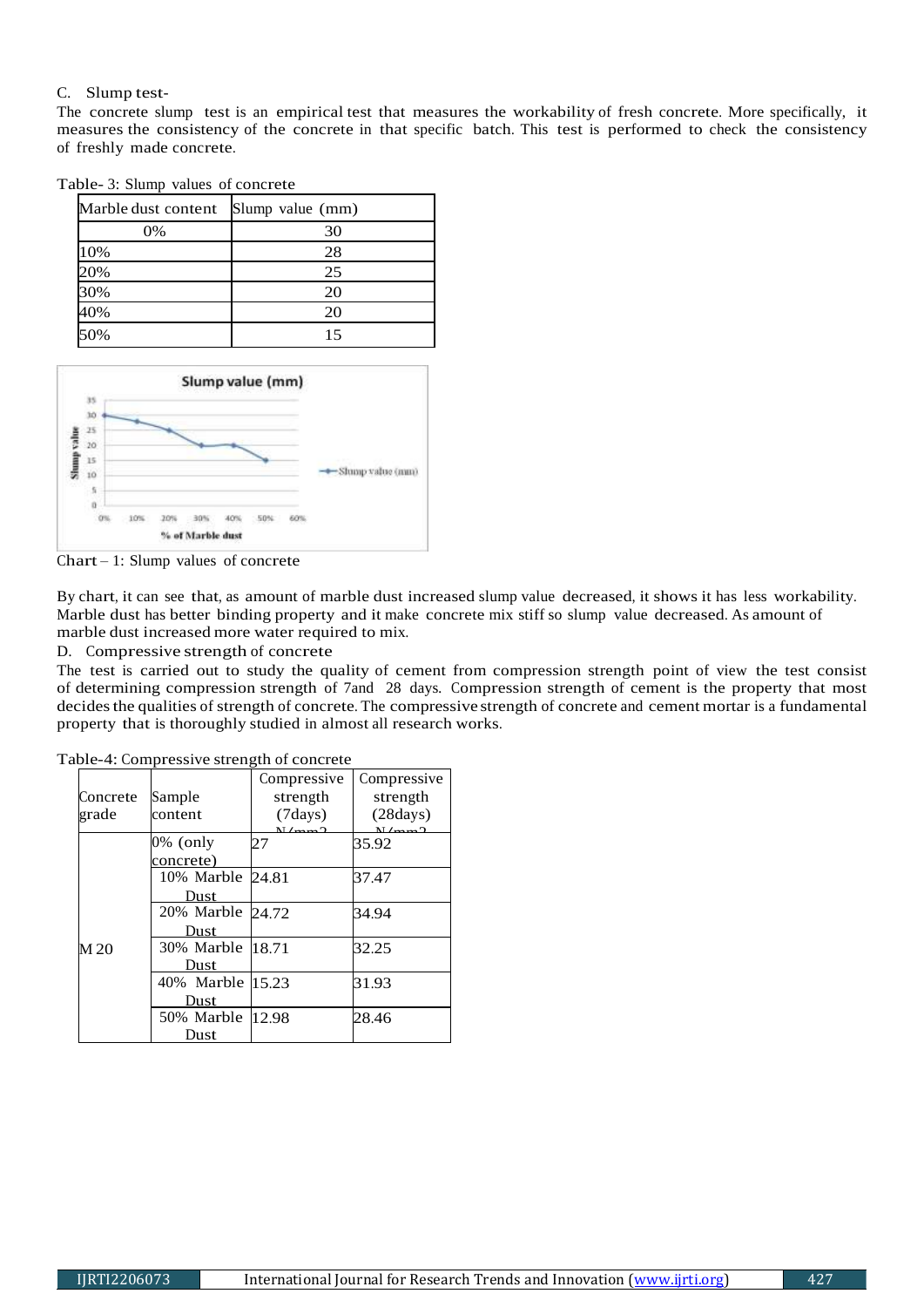

Chart-2: Compressive strength of concrete mix at 7 days



Chart- 3: Compressive strength of concrete mix at 28 days

Thus it can see in chart, compressive strength of concrete decrease as amount of marble dust increased, but up to 50% marble dust can replace in concrete, it has enough strength for work in road construction.

# 5. CONCLUSIONS

In present study experimental investigation conducted on optimum marble dust replacement with sand. After cutting and sawing marbles, in large amount of marble slurry produce. This marble slurry disposed to open land area, it make land pollution and harmful to land. In road construction it can use as substitute of fine aggregate, it good binding property and give enough strength to concrete.

 $\Box$  Specific gravity of sand 2.58 and marble dust's 3.06, thus specific gravity of marble dust is more than sand.

 $\Box$  Sand has more water content then marble dust. So for preparing concrete mix marble dust require more water to add.

 $\Box$ Initialsetting time of cement was found 45-50 minute.

In slump test workability of marble dust-concrete wasdetermined, as amount of marble dust increased slump  $\Box$ value also decreased as compare to normal cement concrete. For desired slump value forworkability add more water added.

 $\Box$  In compressive strength test on harden concrete cube, it was found as amount of marble dust increased compressive strength decrease but it has enough compressive strength as require for construction. Up to 50% fine aggregate can replaced with sand.

## REFERENCES

[1] Prof. Veena G. Pathan, Prof. Md. Gulfam Pathan Feasibility and Need of use of Waste Marble Powder in Concrete

Production

[2] Prof. P.A. Shirulea, Ataur Rahman , Rakesh D. Gupta, partial replacement of cement with marble dust powder

International Journal of Advanced Engineering Research and Studies, E-ISSN2249–8974

[3] Vaidevi C, Study on marble dust as partial replacementof cement in concrete, Indian journal of engineering, 2013, 4(9),

14-16.]

[4] Baboo Rai , Khan Naushad H , Abhishek Kr , Tabin Rushad S , Duggal S.K, Influence of Marble powder/granules in

Concrete mix, International Journal of civil and Structural Engineering, Volume 1, No 4, 2011, ISSN 0976 – 4399.

[5] Characterization of Marble Powder for Use in Mortar and Concrete, [http://www.4.](http://www.4/) uwm. edu

/cbu/abstracts/05-09.pdf